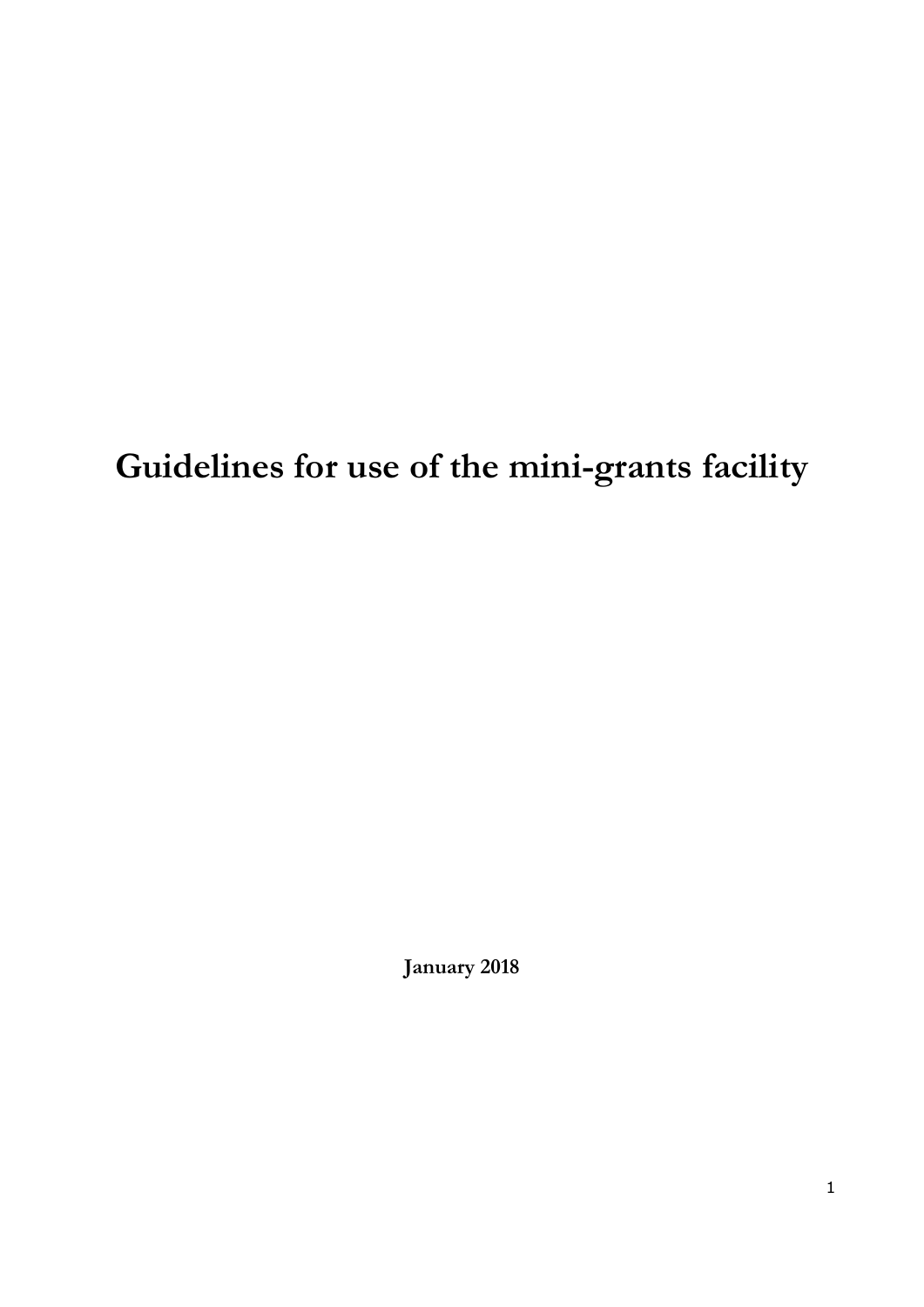# Table of contents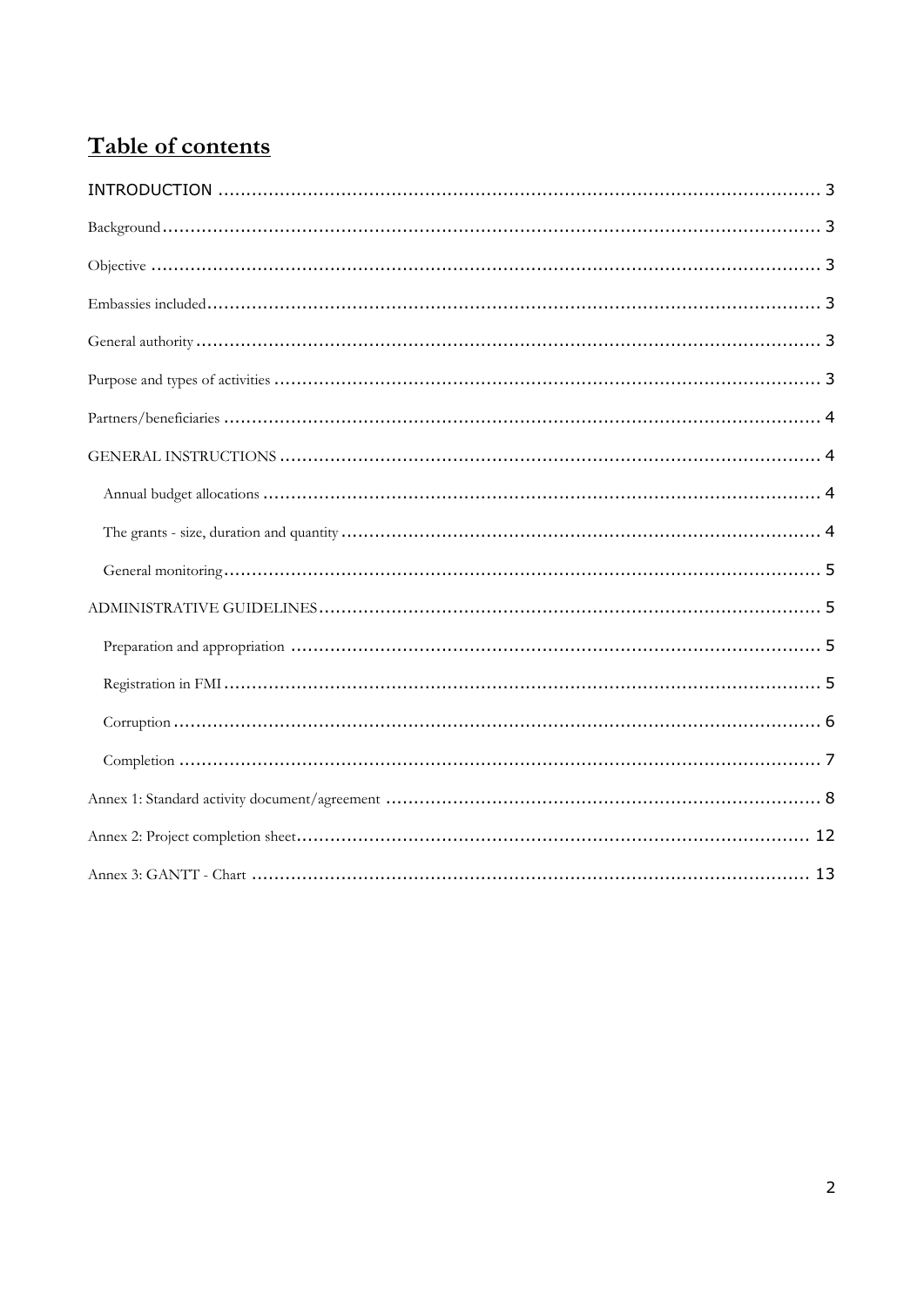# <span id="page-2-0"></span>**INTRODUCTION**

# <span id="page-2-1"></span>**Background**

It is acknowledged that Denmark has a unique opportunity to support strategically important development activities, in countries that are no longer priority countries for Danish development cooperation or, where development programmes are currently being phased out. Therefore, a "mini-grant facility" was established in 2015 to enable selected embassies to support small, short term and clearly defined interventions.

In connection with the Ministry of Foreign Affairs (MFA) "leaning process" it was decided that the number of small projects and grants should be decreased to ensure increased efficiency in the administration of development cooperation. For that reason, the mini-grant facility is designed and intended for one-off interventions not for small projects requiring continuous follow up and monitoring.

# <span id="page-2-2"></span>**Objective**

The overall objective is to provide a flexible instrument, allowing embassies to respond promptly to opportunities, which can profile Denmark as a relevant partner by supporting small, clearly defined strategically important development initiatives in the host country. The supported development initiatives could, among others, promote economic diplomacy, foreign and security policies and cultural cooperation.

# <span id="page-2-3"></span>**Embassies included**

Eligible entities are Danish embassies in growth and transition economies, where Danish development cooperation has been, or is being, phased out, and who no longer have access to Local Grant Authority funds. Currently, Cairo, Delhi, Jakarta, Hanoi, Islamabad and Pretoria have access to the facility.

# <span id="page-2-4"></span>**General authority**

The Head of the Embassy is overall responsible for the effective and appropriate use of the funds.

# <span id="page-2-5"></span>**Purpose and types of activities**

The activities should be in accordance with the priorities in the strategy for Denmark's development cooperation and humanitarian action "The World 2030".

The embassies may grant funds for the following purposes and types of activities:

 Assist local partners in organisation of workshops, seminars, conferences, and studies. This can be done to strengthen the profile of particular priorities of Danish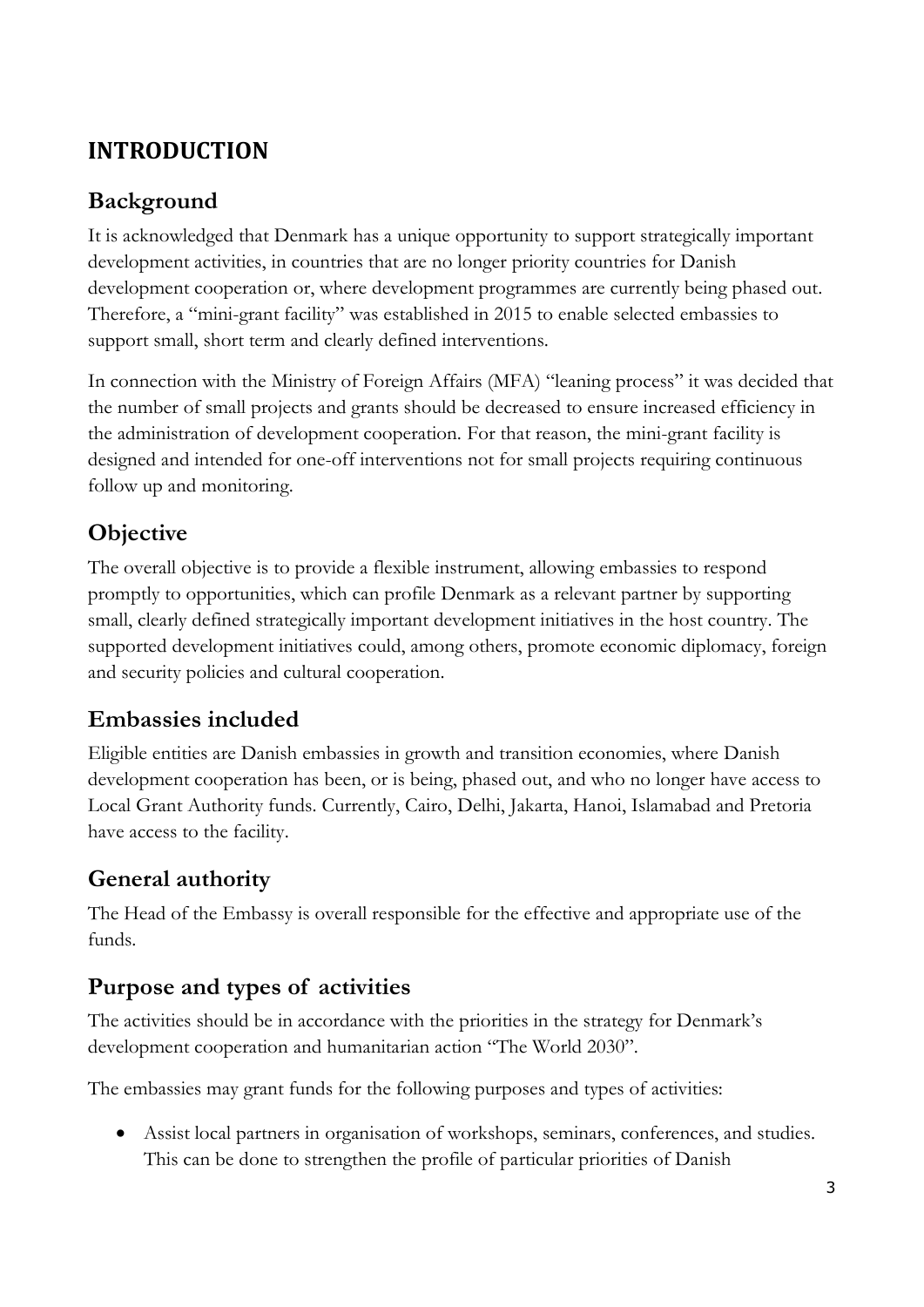development cooperation and could contribute to widening the representation's network and connections to the local resource base. Moreover, it could be used to put emphasis on particular development themes important for Denmark.

 Travel expenses (economy class) for local partners (government officials/civil servants/civil society representatives) for participation in strategically important local/international meetings.

Importantly, only activities that qualify for DAC reporting can be supported. This means that all activities must have a focus on the promotion of economic development and welfare of the population of the developing country as its main objective.

## <span id="page-3-0"></span>**Partners/beneficiaries**

The embassy may conclude agreements on activities with the following partners:

- **National authorities**, i.e. authorities of national and local governments, as well as semigovernmental bodies, including universities;
- **Local non-profit civil society organisations** (NGOs, associations, research institutes, foundations, etc.). The organisation must be rooted in the country concerned, i.e. its registered office and activities are in the country. As a general rule, in order to be eligible for support, the organisation should have been in existence for at least one year, articles of association must have been drawn up for the organisation, and its accounts be subject to audit.

The following partners are **not eligible** for support:

- Local representations of **Danish NGOs, multilateral organisations and private companies and individuals.**.

# <span id="page-3-1"></span>**GENERAL INSTRUCTIONS**

### <span id="page-3-2"></span>**Annual budget allocations**

With effect from 2018 each of the eligible embassies will be allocated an initial frame of DKK 2 million by 1st of January each year provided the number of not completed are not exceeding three ref. below. When the initial allocation of funds have been committed, it will be possible to apply for additional allocations.

### <span id="page-3-3"></span>**The grants - size, duration and quantity**

The grants must be in DDK and each grant can have a maximum value of DKK 300.000.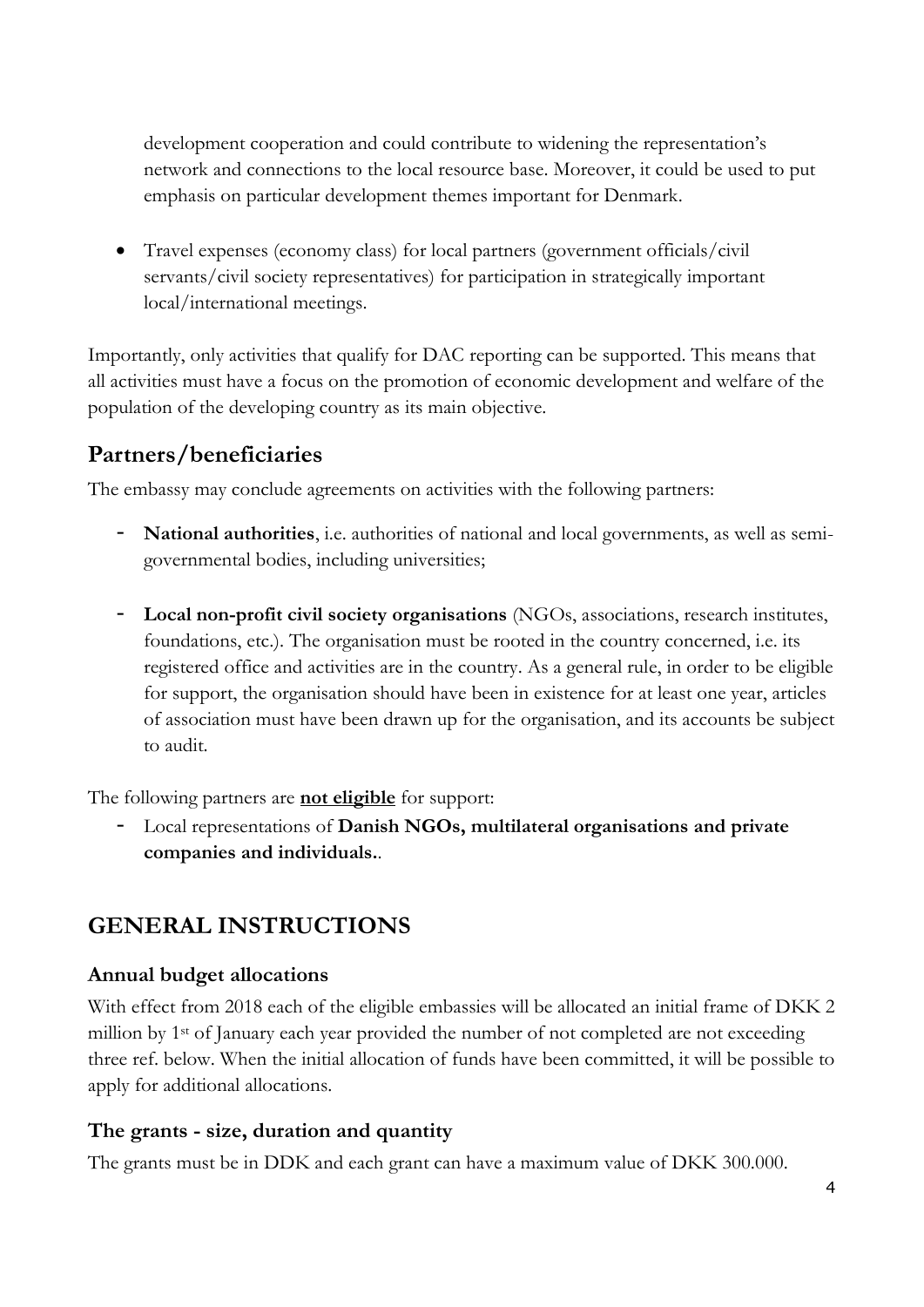The funds are intended for short term, specific interventions. All activities under a mini-grant including presentations of accounts has to be concluded (accounts received and finalised in GRAM) within 6 months from signing of the activity document/agreement.

Embassies are only allowed to have a maximum of 5 grants open at the same time during the year. However, at the end of the year only a maximum of 3 grants must be open. To facilitate a simple overview the embassies should include an updated version of a Gantt Chart - indicating open projects and also indicating a clear timeframe for their 'life span" and closure (ref annex 3) – whenever a new commitment is sought approved at KFU level. This will make it clear for all parties how many projects are open and their timeframe.

### <span id="page-4-0"></span>**General monitoring**

It is the embassies responsibility to ensure proper management of the activity including disbursements and that invoices/vouchers/accounts are received and processed timely. However, a **local consultancy company** may be contracted to manage an intervention on behalf of the embassy or local partners.

# <span id="page-4-1"></span>**ADMINISTRATIVE GUIDELINES**

### <span id="page-4-2"></span>**Preparation and appropriation**

The preparation of the individual grant shall result in an activity document/agreement, which constitutes the appropriation note and the agreement with the partner. The activity document/agreement shall describe the activity and the conditions for support. A standard activity document/agreement is set out in Annex 1.

The grant must be created in PDB based on the activity document/agreement.

The activity document/agreement shall be approved and signed by the Head of Embassy and the implementing partner.

All documentation must be filed by the Embassies as well as uploaded in PDB.

## <span id="page-4-3"></span>**Registration in FMI**

The embassies are responsible for registration of the engagement in FMI. This includes undertaking the following steps in FMI:

creation of commitment and disbursement budget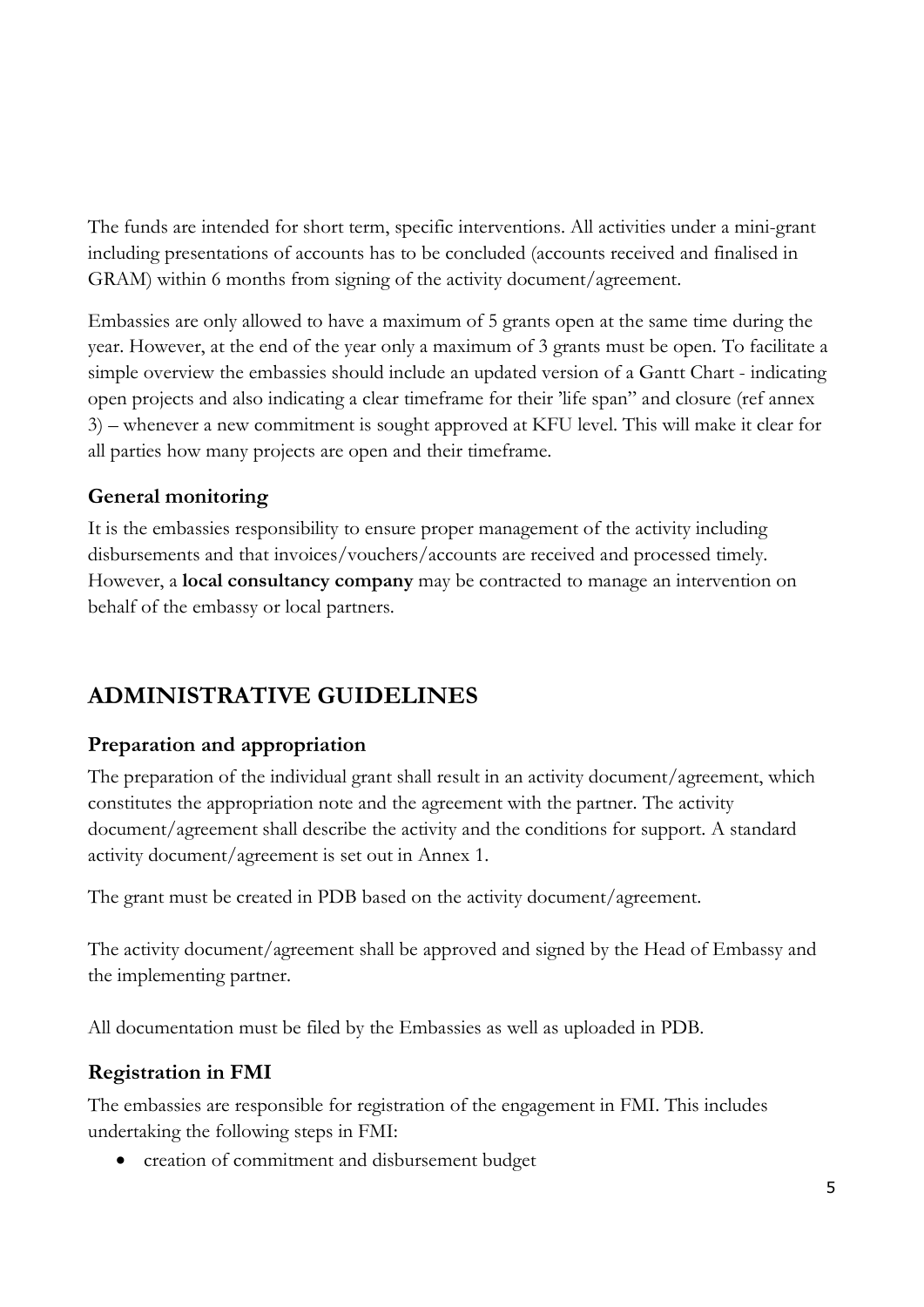- linking the commitment budget in FMI to the grant in PDB
- creating the partner as a creditor (and as organisation in case of advance payments)
- creating a new job ID
- registration of commitment (based on the activity document/agreement)

More information about FMI can be found in these [guidelines.](http://intranet/Regler/Sider/FMI-Guides.aspx)

### **Disbursement in FMU**

The disbursement is initiated as a bank transfer (central payment) in FMI based on the payment request from the partner including bank account details.

As a general rule, due to the small size of the grants, the partner should be reimbursed based on documented expenses after the event has taken place (see more in the below section about Accounting), however, the Embassies can also make direct payments to suppliers (e.g. to travel agents, conference facilities etc.).

Only in exceptional cases where it is assessed impossible for the partner to defray the expenses an advanced payment can take place. Advance payments must to be registered using the "standard specification 64". Any balance will be disbursed after the receipt and approval of the financial statement (see more in the below section about Accounting). FMI requires an acknowledgement of receipt of funds from the recipient partner when standard specification 64 is used. Further, it should be noted that when an advance is paid, then it is required to followup on outstanding advances in [GRAM.](https://accounting.app.u1.um.dk/?SPHostUrl=http%3A%2F%2Fapplikationer%2Fwebsteder%2FTilskud%2Fgram) It is recommend to contact KFU before choosing the option of advance payments.

## **Accounting**

Due to the purpose of the mini-grant facility being a simple and short term intervention, it is expected that the partner presents a management authorised financial statement indicating the amount received, amounts spent according to budget and balance if any. In the case of larger workshops or similar activities with many transactions, it is recommended to either contract a professional auditor or accounting company to manage the accounts and provide the Embassy with a certified financial statement. The original payment documents must be attached to the financial statements.

## <span id="page-5-0"></span>**Corruption**

The MFA's anti-corruption clause must be a part of the activity agreement with the partner. *"No offer, payment, consideration or benefit of any kind, which could be regarded as an illegal or corrupt practise, shall be made, promised, sought or accepted - neither directly nor indirectly - as an inducement or reward*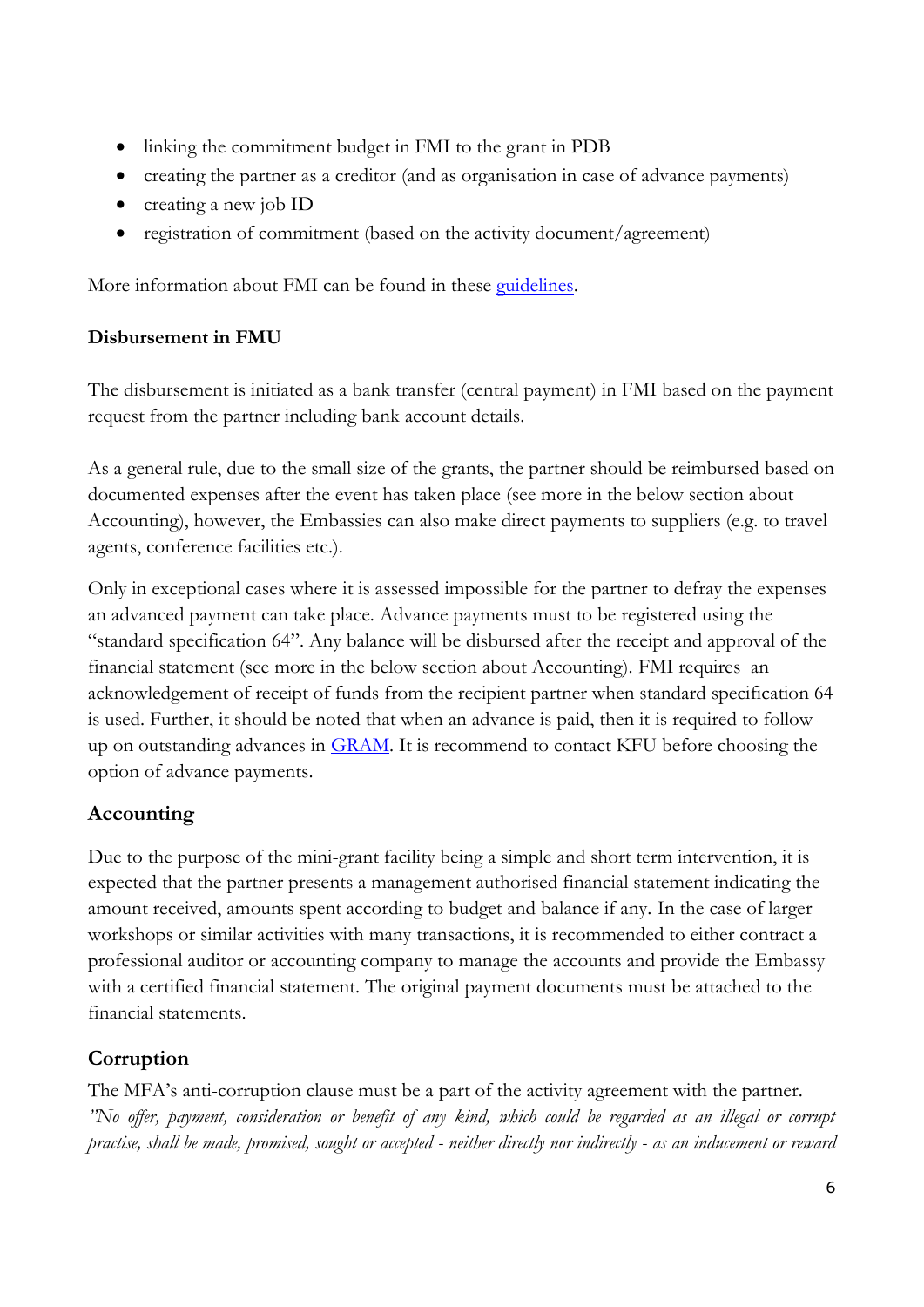*in relation to activities funded under this agreement, incl. tendering, award or execution of contracts. Any such practise will be grounds for the immediate cancellation of this agreement/contract and for such additional action, civil and/or criminal, as may be appropriate. At the discretion of the Danish Ministry of Foreign Affairs, a further consequence of any such practise can be the definite exclusion from any tendering for projects, funded by the Danish Ministry of Foreign Affairs".*

### <span id="page-6-0"></span>**Completion**

The recipient has fulfilled the obligations when final accounts including original vouchers, as applicable, and a simple project completion sheet have been received and approved by the Embassy (see annex 2 for a template).

In order to finalise the grant administratively, it is the responsibility of the Embassy to:

- Register the accounts received and finalised by the Embassy in GRAM in accordance with the guidelines.
- Settle the remaining balance of the disbursement in FMI to close accounts
- Approve accounts (some Embassies will have an agreement with KFU about approval)
- Complete the standard project completion sheet as stipulated in annex 2.
- Ensure that all documents have been uploaded in F2 and PDB/GRAM and close the individual grant to the project by typing the completion date on the grant page.
- Terminate the remaining balance of the commitment/provision in FMI, if any.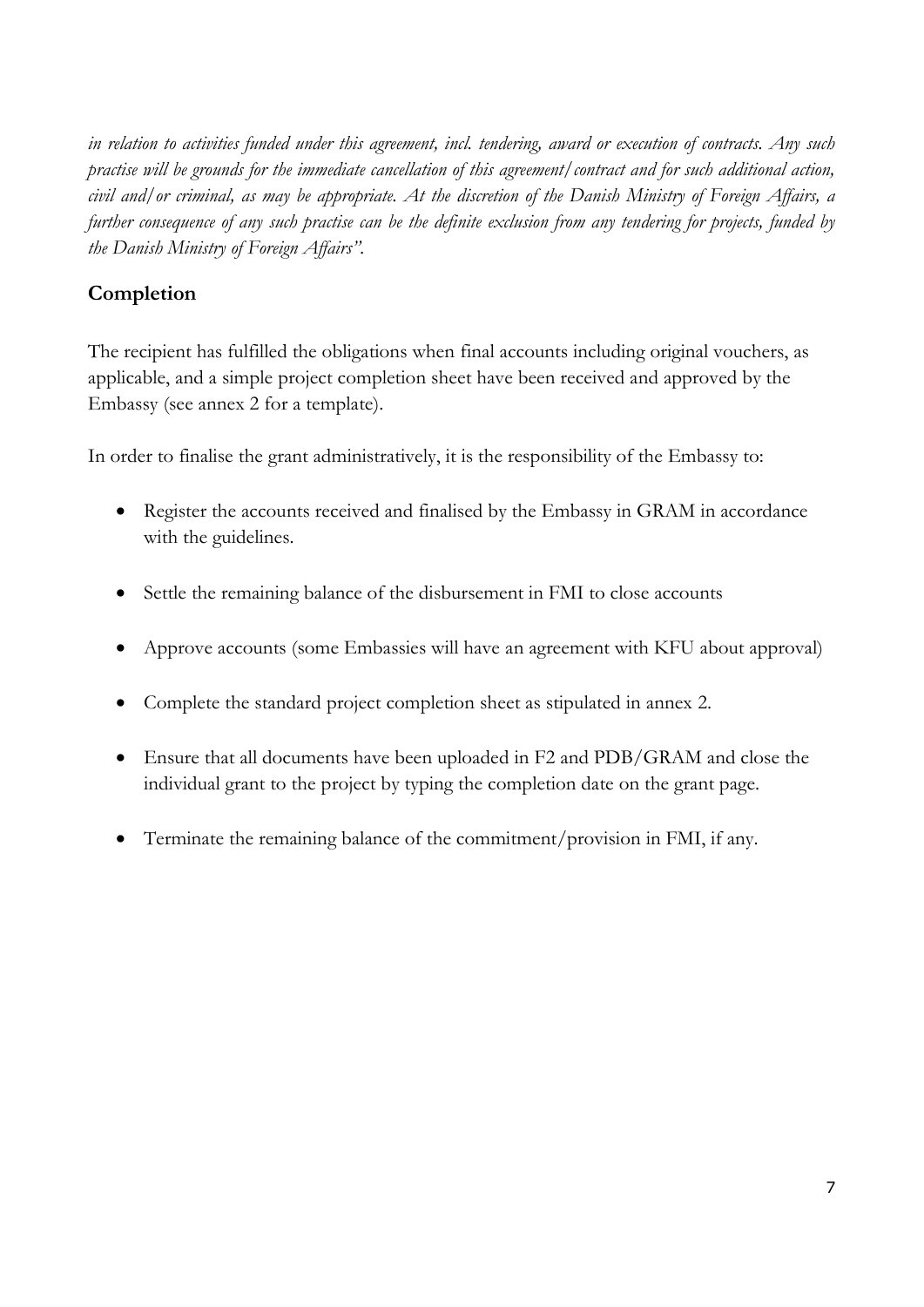## <span id="page-7-0"></span>**Annex 1: Standard activity document/agreement**

*Text in italics contains instructions and should not be included in the activity agreement.*

#### **ACTIVITY DOCUMENT/AGREEMENT**

**\_\_\_\_\_\_\_\_\_\_\_\_\_\_\_\_\_\_\_\_\_\_\_\_\_\_\_\_\_\_\_\_\_\_\_\_\_\_\_\_\_\_\_\_\_\_\_**

Regarding *State Activity Title*

> Date: F.2. Number:

#### **1. Parties to the activity:**

*State name and address of implementing partner, contact person and contact details (*hereafter referred to as (*state short name)* 

and

The Danish Embassy *address contact person and contact details* 

### **2. Purpose code:**

*State DAC purpose code.* 

#### **3. Description of the activity:**

*Describe briefly the activity and the expected outputs of the activity.*

#### **4. Grant amount:**

*Present the total grant amount. Must be in DKK.*

The total grant amount is DKK XX. The grant amount must be spent according to the budget. Expenditure beyond the total grant cannot be reimbursed to the *[implementing agency]*.

#### **5. Total budget:**

*Describe and cost the agreed activities*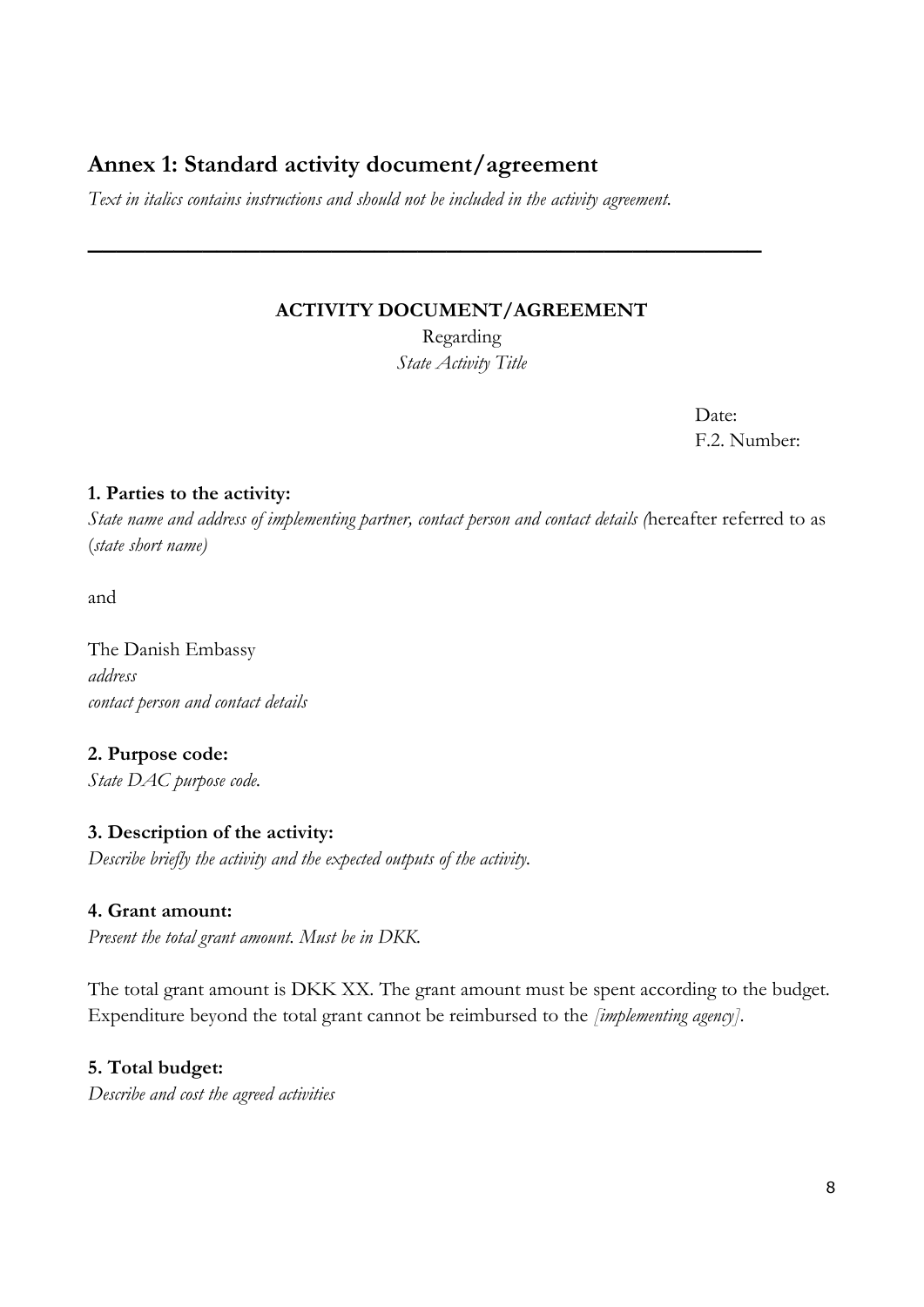#### Budget:

|                          | <b>DKK</b> | Local currency |
|--------------------------|------------|----------------|
| 1) Activity xxx          |            |                |
| 2) Activity yyy          |            |                |
| Sub-total                |            |                |
| Contingencies (max. 10%) |            |                |
| Grand total (DKK)        |            |                |

*The commitment will be the DKK equivalent of the total budget only.* 

Funds cannot be transferred between the above budget lines without prior written approval from the Embassy.

#### **6. Time schedule**

*State expected starting and finishing date (month and year).* 

### **7. General conditions:**

#### 7.1 Procurement of goods and services

*Specify procurement arrangement to be applied, e.g. that flight tickets are on economy class and per diem is based on Danida standards.*

#### 7.2. Transfer of funds

*Specify procedure for release of funds. (Note that funds will be transferred from the MFA through FMI)*

*The funds may be transferred upon receipt of financial reporting or, if relevant, an advance transfer of up to 75% of the grant can be made upon receipt of the signed agreement, by which the partner accept the terms and conditions, including disbursement request and bank details.*

[*Implementing Partner*] must return a letter or email with acknowledgement of receipt of funds.

Any loss due to the variation of exchange rates between the grant in DKK and the national currency must be covered within the grant.

#### 7.3 Accounting requirements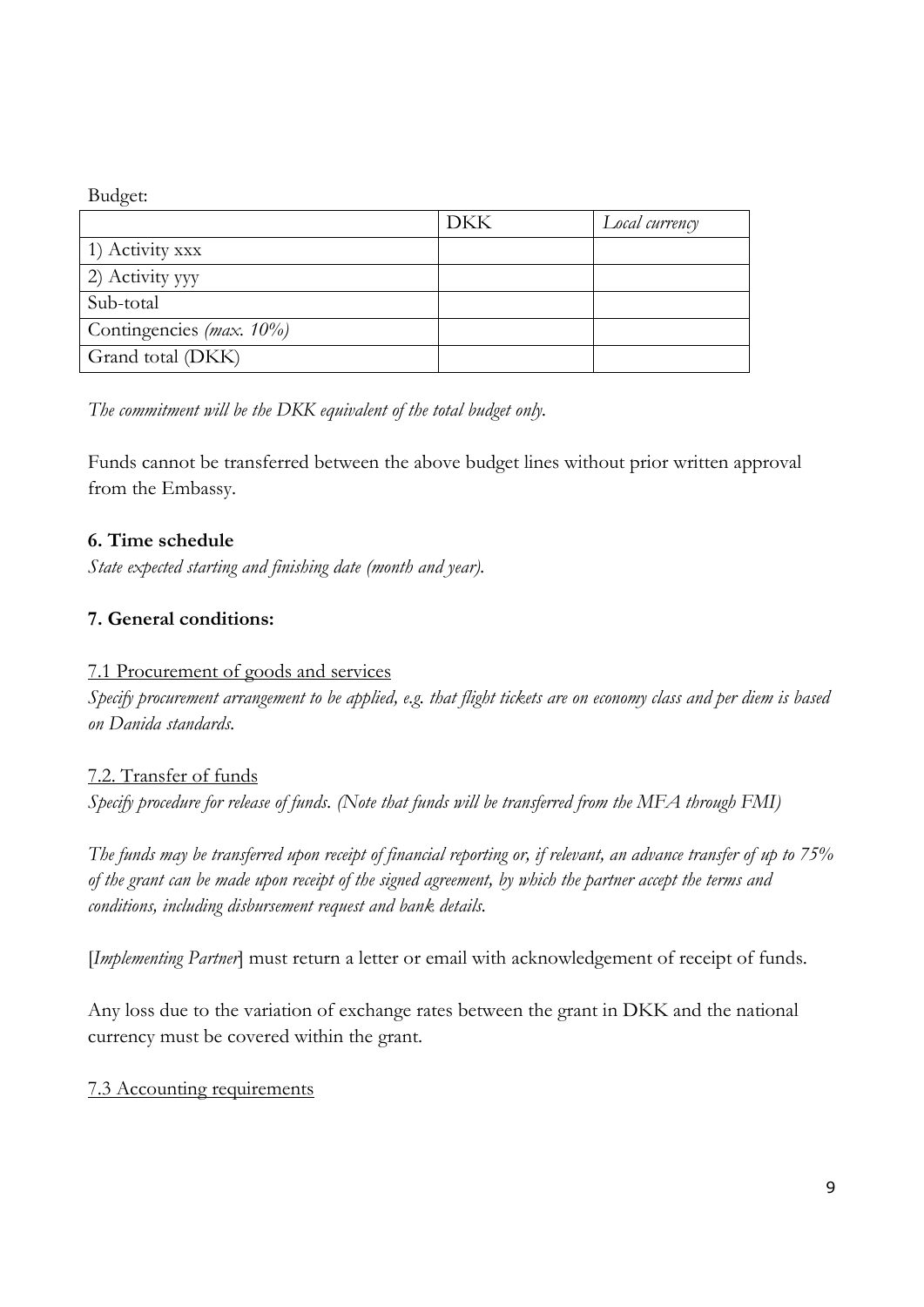Accounts shall be kept in accordance with internationally accepted accounting principles and the organisation must follow the basic four-eye principles for all payments. The accounts shall at all-time be kept updated and available for inspection by the Embassy of Denmark. The total DKK budget cannot be exceeded and shall be used for the agreed purposes only.

#### 7.4 Financial reporting requirements

A final statement of accounts including original vouchers shall be submitted by *(date, maximum 3 months from start of activity).* 

Statement of accounts shall be drawn up to the same level of detail as is done in the budget (reflecting any agreed changes made). The statements shall clearly state if an advance has been received from the Embassy, the expenditure incurred as well as the outstanding balance at the time of reporting. The statements shall be signed by the responsible authority.

#### 7.5. Unspent funds

In case of advances, any unspent balance of funds shall be returned to the MFA to the following bank account:

Danske Bank Sort Code: 0216 Account no.: 4069172962 Swift code: DABADKKK IBAN: DK62 0216 4069 1729 62

The refund should refer to the F.2 Number of this agreement.

#### 7.6. Obligation to report on changes and irregularities

*[The implementing agency]* is obliged to inform the Embassy immediately if any changes, incl. overspending of budgeted activates, or irregularities in the management of funds are foreseen or have occurred.

#### 7.7. Progress reporting requirements

A project completion sheet shall be submitted to the Embassy no later than *(end date of project).* 

#### 7.8. Anti-corruption clause

No offer, payment, consideration or benefit of any kind, which could be regarded as an illegal or corrupt practice, shall be made, promised, sought or accepted - neither directly nor indirectly - as an inducement or reward in relation to activities funded under this agreement, incl. tendering, award, or execution of contracts. Any such practise will be grounds for the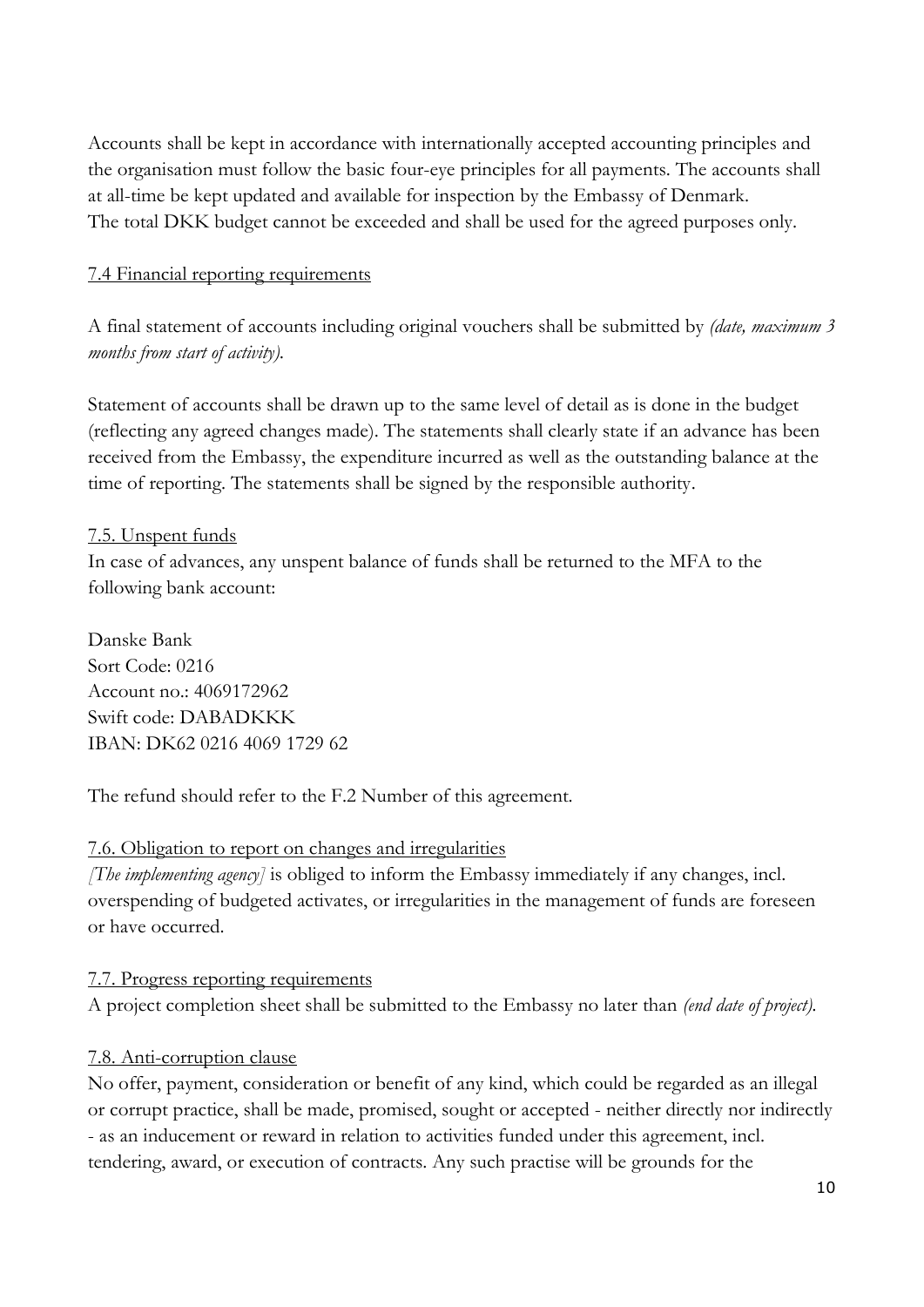immediate cancellation of this agreement and for such additional action, civil and/or criminal, as may be appropriate. At the discretion of the Royal Danish Embassy, a further consequence of any such practise can be the definite exclusion from any projects funded by the Danish Embassy.

#### 7.9 Child labour clause

The authority, organisation and/or consultant shall abide by the local laws and by applicable international instruments, including the UN Convention on the Rights of the Child and International Labour Organisation conventions.

The authority, organisation and/or consultant shall ensure that no one under 14 years of age or the age of the end of compulsory schooling in that area, whichever is lower, is engaged by the authority, organisation and/or consultant or anyone working or acting under the authority of the authority, organisation and/or consultant.

| On behalf of                | On behalf of             |
|-----------------------------|--------------------------|
| <b>Implementing Partner</b> | The Royal Danish Embassy |
|                             |                          |
|                             |                          |
|                             |                          |
|                             |                          |
|                             |                          |
|                             |                          |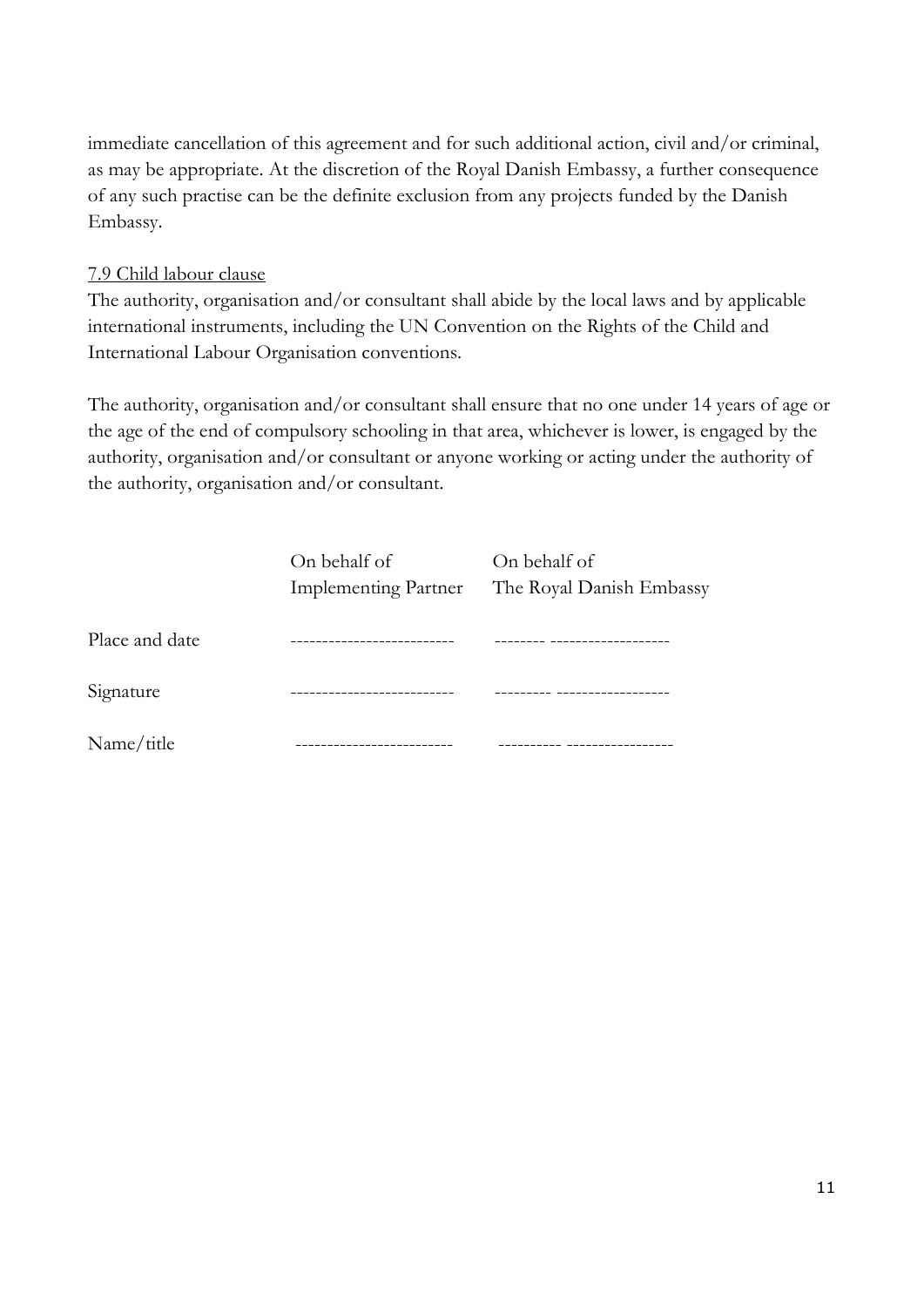# <span id="page-11-0"></span>**Annex 2: Project completion sheet**

### **1. BASIC PROJECT DATA:**

| Country                             |          |         |  |
|-------------------------------------|----------|---------|--|
| Name of project                     |          |         |  |
| PDB file                            |          |         |  |
| Purpose code                        |          |         |  |
| Project period                      | Planned: | Actual: |  |
| Total contribution (DKK)            | Planned: | Actual: |  |
| Date of agreement                   |          |         |  |
| Date of project end                 |          |         |  |
| All national partner organisations  |          |         |  |
| Other development partners (donors) |          |         |  |

### **2. RESULTS**

*Briefly assess the extent to which the project has achieved its objectives as defined in the project documentation.*

### **ENDORSEMENT**

Head of Representation